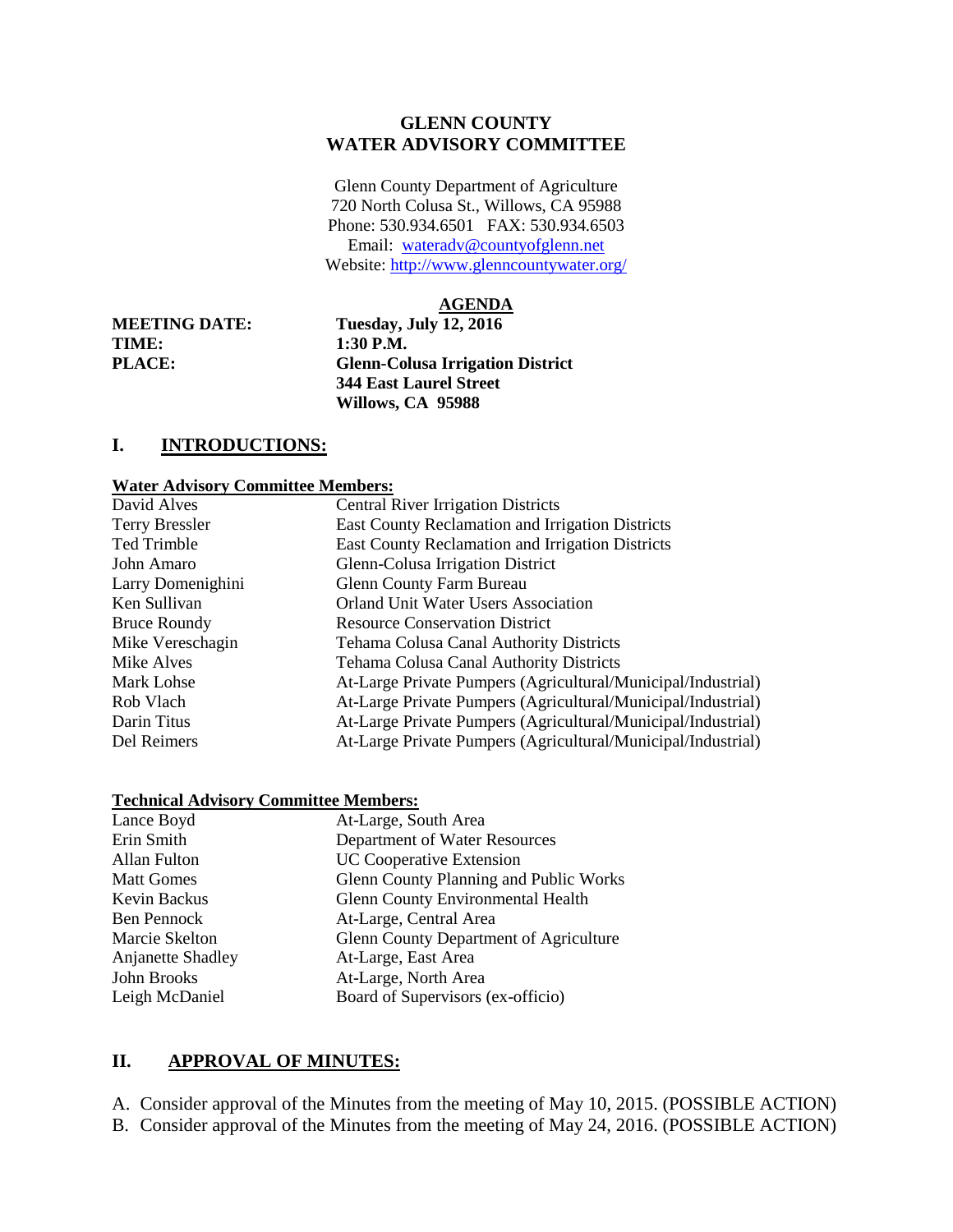## **III. AGENDA ITEMS:**

### **A. Public Comment:**

Any person wanting to address the Water Advisory Committee on any item NOT ON TODAY'S AGENDA may do so at this time. Please limit your comments to three (3) minutes. The Water Advisory Committee will not be making decisions or determinations on items brought up during Public Comment.

### **B. Discussion and/or Action Items:**

- 1. Letter to Board of Supervisors-At the May 24, 2016 meeting, the WAC directed the TAC to draft a letter to the Board of Supervisors for WAC consideration using the following statement as a guideline: *The WAC cannot recommend that the well moratorium be continued based on lack of sound data/science and further studies are needed to be done to gather data by a third party consultant and funding is needed to complete these studies*.
	- a) Provide comment and consider approving letter (POSSIBLE ACTION)
- 2. BMO Compliance for 2016 (POSSIBLE ACTION)
	- a) Provide feedback and consider approval of TAC recommendations:
		- 1. Consider and provide feedback to the TAC regarding the creation of a clearly definable line between conflicting "No Stage Alert" wells and "Stage 3" wells in the northwest area of the County.
		- 2. Consider and provide feedback to the TAC regarding the "3 mile radius surrounding Stage 3 wells" options.
		- 3. Consider monthly monitoring for wells within the Stage 3 areas.
	- b) Consider Potential Stage Alert Actions Outline
	- c) Consider options for BMO compliance to forward to the Board of Supervisors
- 3. Well Permit application process—Consider updated draft Well Permit application (POSSIBLE ACTION)
- 4. Sustainable Groundwater Management Act (DISCUSSION)
	- a) DWR facilitation support services
	- b) Counties with Stressed Basins Grant
	- c) Roundtable discussion
- 5. Reports
	- a) Education/Outreach Committee (DISCUSSION)
	- b) Legislation Committee (DISCUSSION)